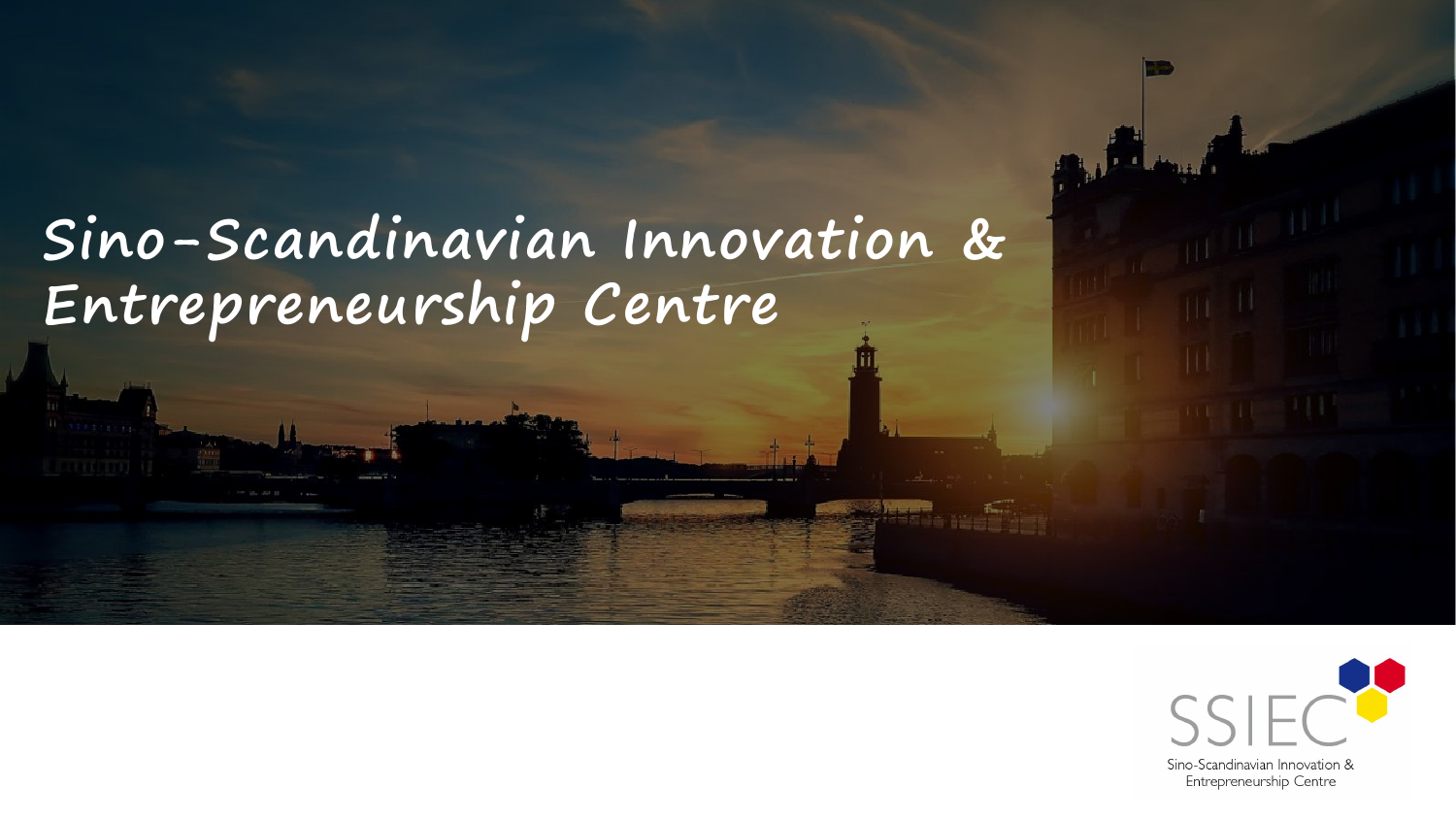SSIEC now invites your company/organization to take part in the world's largest fair for trade in services -

#### 2020 China International Fair for Trade in Services

#### Date: In Early September of 2020

Venue: China National Convention Center and surrounding venues



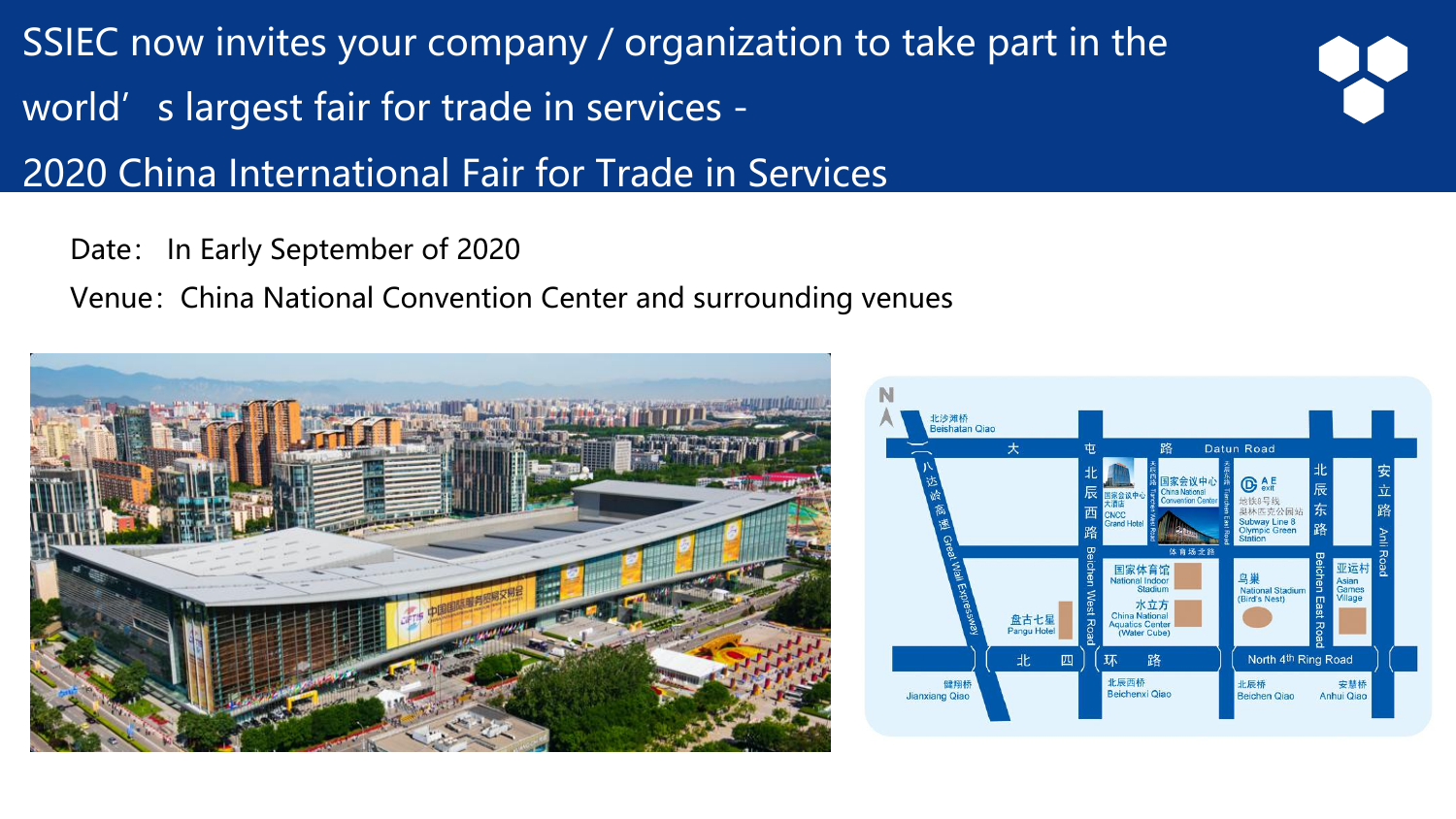#### **Organizations**



Hosts:

- Ministry of Commerce of the People's Republic of China
- The People's Government of Beijing Municipality

Permanent Supporting Institutions:

- The World Trade Organization ( WTO)
- The United Nations Conference on Trade and Development ( UNCTAD)
- The Organization of Economic Co-operation and Development (OECD)

Organizer of the Nordic Pavilion : Sino-Scandinavian Innovation & Entrepreneurship Centre

Co-organizers of the Nordic Pavilion: Swedish Chamber of Commerce in China

Danish Chamber of Commerce in China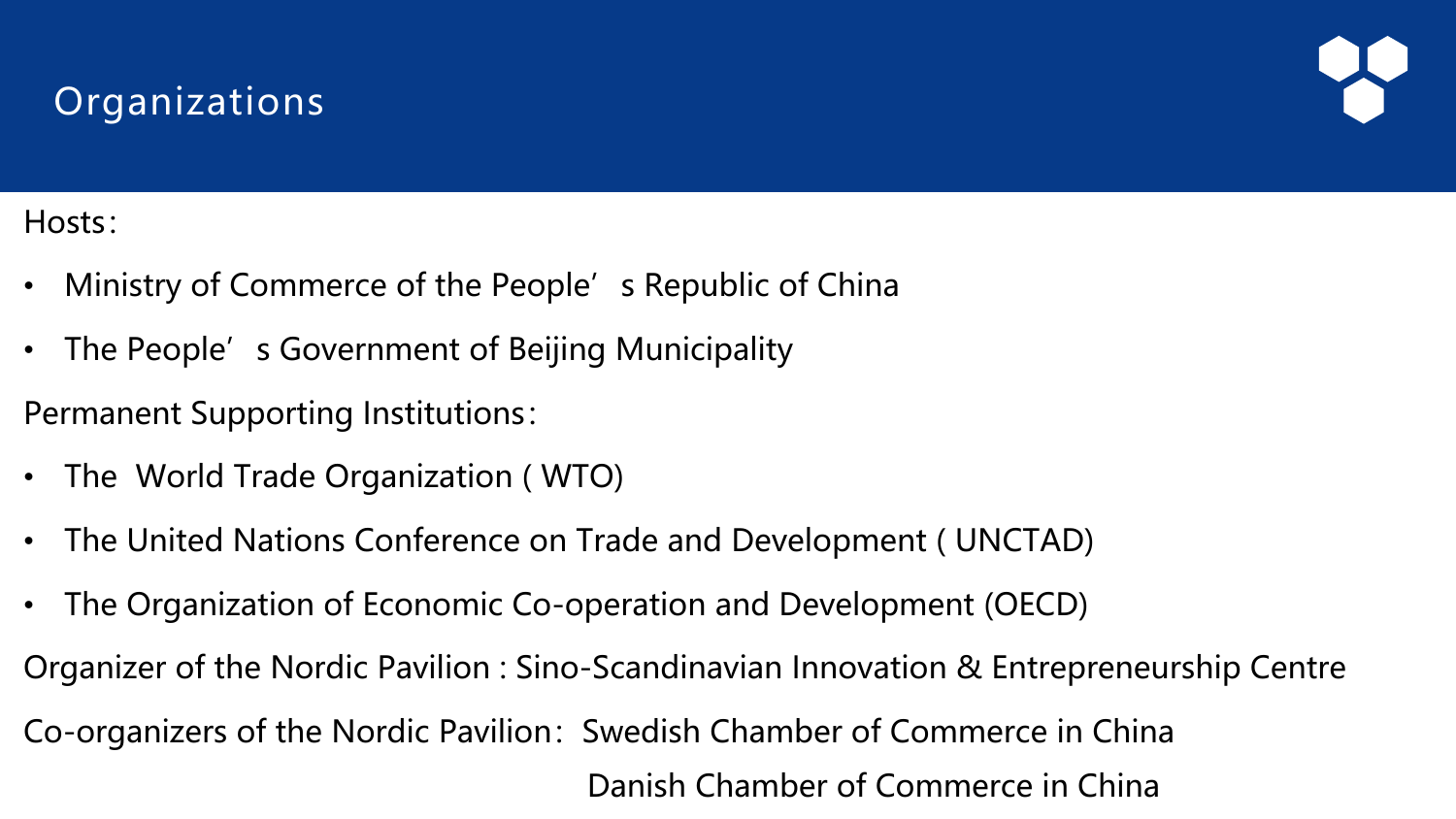## Main sectors and Modality of activities

The Main Sectors:

Including cultural trade, tourism services, financial services, winter sports, service robots, 5G communication and information, etc.

●communication services

● construction & related engineering services

●financial services

●tourism and travel-related services

●recreational, cultural and sporting services

●transport services

- ●health related and social services
- ●educational services
- ●distribution services
- ●environmental services
- ●and other services

The Modality of Activities :

- ●exhibition and display
- ●forum and conference
- ●negotiation and trading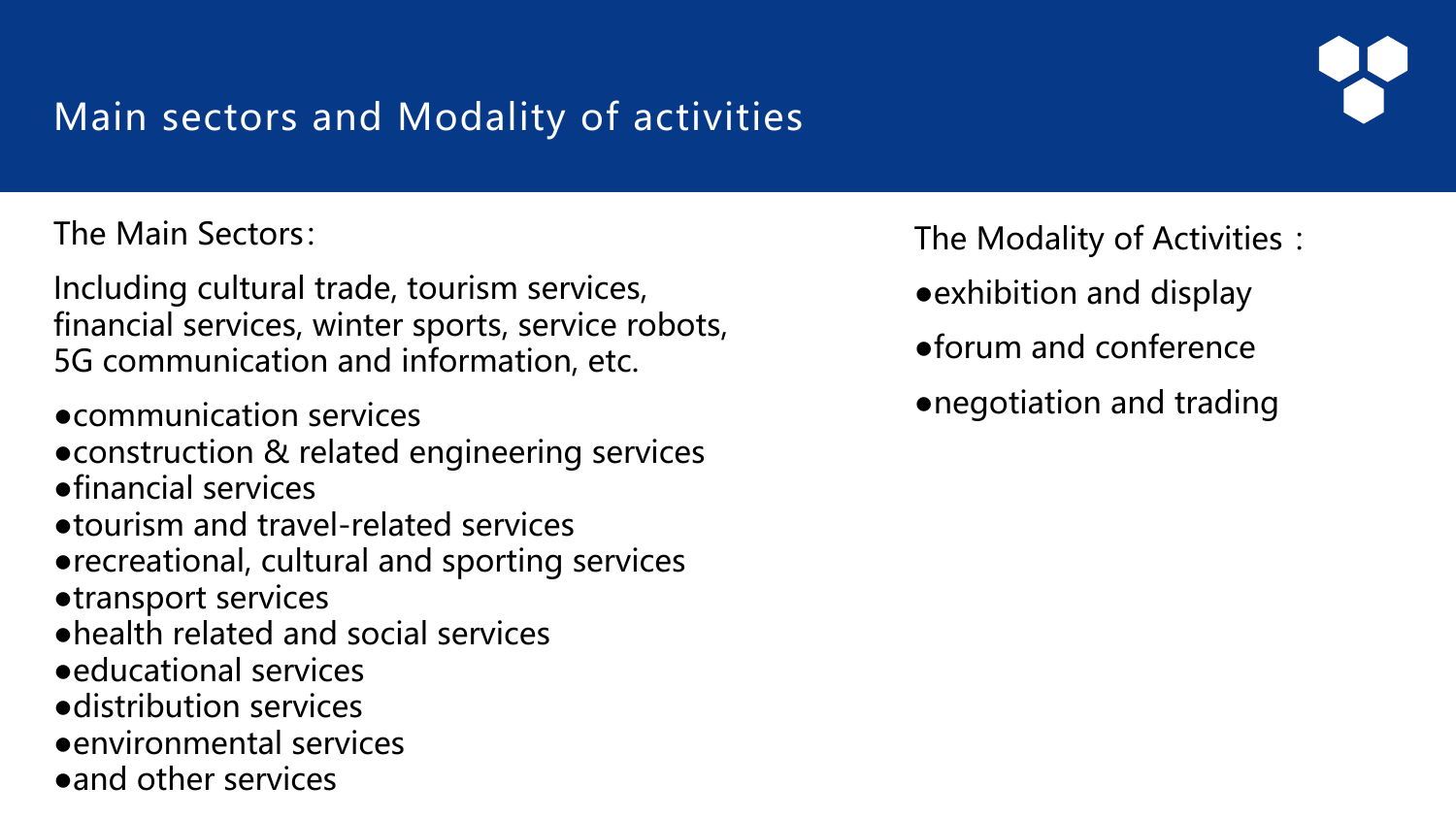### Ways of participation



| Ways of<br>participation | Contents                                                                                                                                                                                                                                                                                                         | <b>RMB</b> |
|--------------------------|------------------------------------------------------------------------------------------------------------------------------------------------------------------------------------------------------------------------------------------------------------------------------------------------------------------|------------|
| Plan A                   | •Access to shared space and promotional materials;;<br>•Company's logo in backdrop of the shared space;<br>.Roll up banner of the company as well as streaming of promotion video;<br>•Photography service;<br>•Media promotion;<br>•Company info added on CIFTIS online database with all exhibiting companies; | 5000       |
| Plan B                   | .Include all the provisions in Plan A;<br>.Independent booth including one table, four chairs and one TV;                                                                                                                                                                                                        | 15000      |
| <b>Sponsors</b>          | . Include all the provisions in Plan A on condition that the sponsorship fee is no<br>less 10000 RMB                                                                                                                                                                                                             |            |